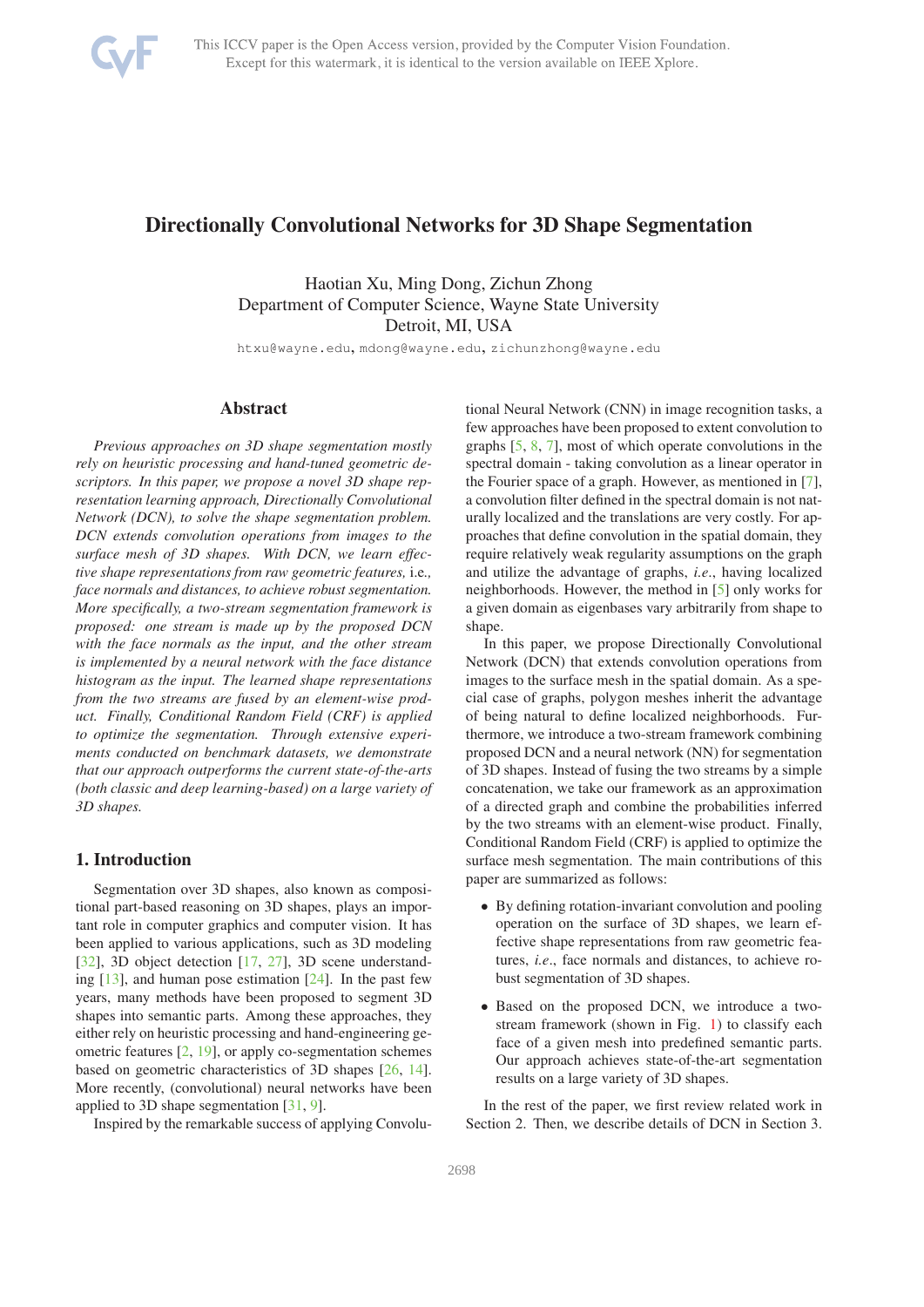

Figure 1: Workflow of our two-stream framework for 3D shape segmentation. Given a 3D shape, we learn representation for each face in the mesh and classify it into the predefined semantic parts. Shape representations are learned with the proposed two-stream framework (DCN and NN) from raw geometric descriptors: face normals and distance histogram. The learned features are fused with an element-wise product and optimized by CRF for segmentation.

In Section 4, we show our two-stream segmentation framework. In Section 5, we compare our approach with the current state-of-the-art methods and report our results on benchmark datasets. At last, we conclude in Section 6.

# 2. Related Work

#### 2.1. 3D Shape Segmentation

Nowadays, 3D shape segmentation and labeling are widely used in computer graphics and computer vision fields. We can generally divide existing methods into the following categories.

Traditional feature-based approaches. Some early studies aim to manually design a single geometric descriptor that is effective in mesh segmentation [2, 19]. However, a single descriptor is insufficient to deal with various kinds of 3D shapes.

Co-segmentation approaches. In order to address the aforementioned limitation, data-driven approaches are utilized to extract common geometric features, including unsupervised co-segmentation methods [26, 14], and (semi-)supervised methods [12, 30]. These learning-based approaches generally outperform single geometric features. However, the simple combinations of geometric features are still not robust enough to describe complicated 3D shapes in many cases.

CNN-based approaches. Recently, neural networks have been popularly employed in 3D model analysis, due to their capabilities in extracting effective representations from low-level features. Xie et al. [31] proposed a shallow network to learn high-level features for segmentation, but this approach does not offer better performance than standard shallow classifiers [11]. Guo et al. [9] and Shu et al. [25] utilized CNNs to learn high-level features from handengineering descriptors. These approaches simply concatenate hand-tuned features and lack geometric spatial coherence.

Kalogerakis et al. [11] proposed a view-based deep architecture for 3D shape segmentation and achieved stateof-the-art performance. However, their approach suffers from strong requirements on view selection, *i.e*., minimizing occlusions, covering shape surface, and guaranteeing each part of shapes is visible in at least three views.

Comparing to the aforementioned methods, our approach only relies on the two most fundamental geometric descriptors for 3D shape representation learning: one preserves local precision and the other preserves global spatial consistency. Instead of combining the same kind of feature at different scales as in [22], we combine two different kinds of features. Furthermore, DCN defines convolution and pooling operations on 3D shape surfaces directly and thus has clearer geometric coherence than previous methods.

#### 2.2. Convolutional Networks on Graphs

Inspired by the great success of CNNs in computer vision tasks, several approaches have been proposed to extend convolutional networks from images to arbitrarily structured graphs [5, 10, 21, 3, 7, 4].

Bruna et al. [5], Henaff et al. [10] and Defferrard et al. [7] proposed spectral networks which utilize spectral graph theory to define graph convolution as multiplication of a filter and graph node values in the Fourier space. The spatial network proposed in [5] is based on a hierarchical clustering of a graph. However, this approach does not have an efficient strategy of weight sharing across different locations of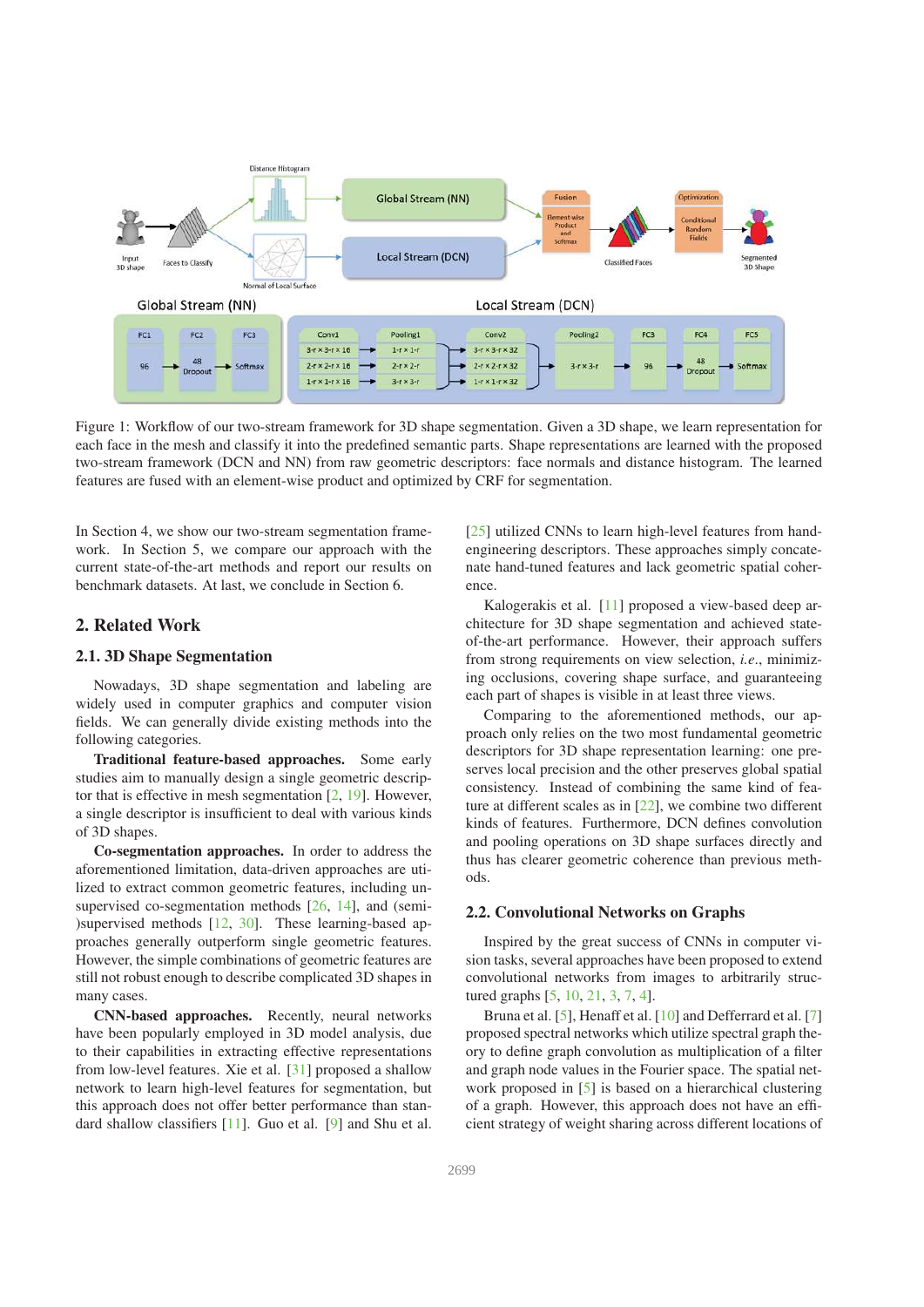the graph [5]. By contrast, the proposed DCN operates convolution and pooling on the surface mesh of 3D shapes in the spatial domain and thus does not require strong regularity assumptions on the input shape structure [5]. Moreover, it is natural to define a face and its neighbors in the mesh as a cluster for convolution filters, which provides efficient weight sharing.

Some works also defined convolution on the surface mesh of 3D shapes for shape correspondence. Masci et al. [21] took geometry vector as input and had to compute the convolution for all possible filter rotations due to angular coordinate ambiguity. Boscaini et al. [3] took local SHOT descriptor as input. In contrast to these earlier works, our method learns the shape representation (layer by layer and coarse to fine) from the most fundamental lowlevel geometric features. Furthermore, the proposed DCN is rotation-invariant and does not have the angular coordinate ambiguity problem in [21].

# 3. Directional Convolution and Pooling

In this section, we present the details of directional convolution and pooling methods defined on surface meshes of 3D shapes, and how to generalize to cloud points.

### 3.1. Mesh Face Normal and Curvature

In geometry, curvatures can effectively represent the local shape variations. The local directions of minimum and maximum curvatures indicate the slowest and steepest variation of the surface normal, respectively. In this subsection, we define the fundamental low-level geometric features on each face based on surface normal and curvature.

**Face normal:** For each mesh face  $f_i$ , let  ${v_{f_{i_1}}, v_{f_{i_2}}, v_{f_{i_3}}}$  denote its vertices. The face  $f_i$ 's normal can be represented using the cross product of two edge vectors as follows:

$$
\mathbf{n}_{f_i} = (\mathbf{v}_{f_{i_2}} - \mathbf{v}_{f_{i_1}}) \times (\mathbf{v}_{f_{i_3}} - \mathbf{v}_{f_{i_1}}). \tag{1}
$$

As mentioned in  $[23]$ , we can estimate the local shape variations and properties over a local region by using the differences in face normals, which is similar to estimate the curvatures of a face.

Face curvature: The mesh vertex curvature magnitudes and directions are computed based on [1]. We can use the average value of three vertex's curvatures (including magnitude and direction) to approximate the minimum and maximum curvatures on mesh face  $f_i$  as follows:

$$
k_i = \frac{(k_{i_1} + k_{i_2} + k_{i_3})}{3} \text{ and } \mathbf{d}_i = \frac{(\mathbf{d}_{i_1} + \mathbf{d}_{i_2} + \mathbf{d}_{i_3})}{3}, (2)
$$

where magnitude  $k_i$  and direction  $\mathbf{d}_i$  can be used to represent the minimum and maximum curvatures on face  $f_i$ , respectively.

#### 3.2. Directional N-ring Face Neighbors

In order to define a convolution on the surface mesh, we need to define a robust rotation-invariant face neighboring mechanism at first. There are two aspects needed to be defined in the concept of *directional* n*-ring face neighbors*: (1) The set of *n*-ring face neighbors: the *n*th ring of a face i is the set of faces that are at distance  $n-1$  from  $f_i$  in the given mesh, where the distance  $n$  is the minimum number of edges between two faces. (2) The order of  $n$ -ring face neighbors: the order of neighbors is important in convolutions since filter weights are adaptive according to their significance.

As mentioned above, local directions of curvatures indicate the local shape variation. No matter how the model rotates, the local shape geometry is invariant. So, we choose the curvature direction as a guidance to define the order of face neighbors. For face  $f_i$ , we traverse the neighbors ring by ring based on the direction of maximum curvature counter-clockwise, and the first face neighbor for each ring is the one having the minimal angle difference between two vectors, *i.e*., the maximum curvature direction and the vector  $c_{ij}$  defined by the centroids of faces  $f_i$  and  $f_j$ . The angle between two vectors can be computed by using the geometric definition of dot product, *i.e*.,  $\theta_{ij} = \cos^{-1}\left(\frac{\mathbf{d}_i^{max} \cdot \mathbf{c}_{ij}}{\|\mathbf{d}_i^{max}\|\|\mathbf{c}_{ij}\|}\right)$ . Fig. 2 illustrates the first *n*th rings of neighbors of face  $i$  under the defined order on a 3D hand mesh model.



Figure 2: The illustration of the first *nth* rings of neighbors of face  $f_i$  under the defined order on a 3D Hand mesh model. Yellow triangle is face  $f_i$ , pink triangles are 1st ring neighbors, blue triangles are 2nd ring neighbors, and brown triangles are 3rd ring neighbors, etc.

# 3.3. Directional Convolution on Mesh

Once directional  $n$ -ring face neighbors are defined, we can present the definition of *directional convolution* of the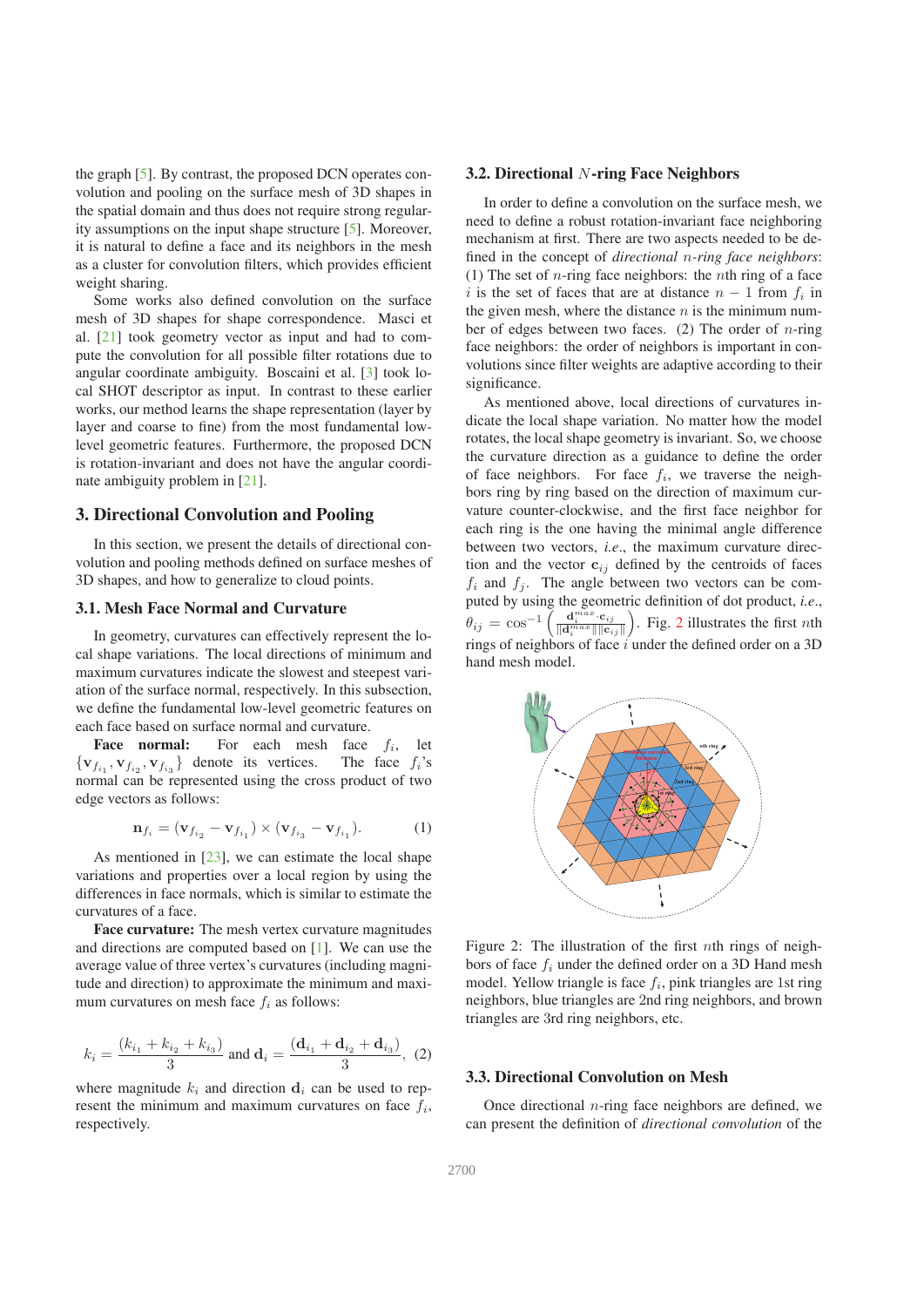feature  $\phi$  with a kernel w on mesh face  $f_i$  as follows:

$$
(\phi * w)(i) = \frac{1}{K} \sum_{j \in N_n(i)} w(j)\phi(j),
$$
 (3)

where  $\phi$  can be a scale or vector function based on the mesh face features, such as normal, curvature, shape diameter, etc. In this paper, we only use the face normal vectors as the feature. Face normals are computed in Eq. (1). The kernel w weighs the participation of neighbouring faces  $f_i$ , which will be learned during the optimization of DCN.  $K$  is the normalization factor, *i.e.*,  $K = \sum_{j \in N_n(i)} w(j)$ .  $N_n(i)$ is the set of neighbors of face  $f_i$ . *n* is the index of ring for face neighbors. The order of neighbors is computed as in Section 3.2.

We define the filter size as  $n-r \times n-r$ , which means that a face and its first *n* rings of neighbors are convolved by the filter. If  $n = 0$ , then only one face is convolved by the convolution filter. Since neighboring face number in  $n$ -ring of different faces varies, we choose the average neighbor number as filter size for n-ring, and pad zeros for faces without enough neighbors (or omit redundant neighbors).

# 3.4. Pooling on Mesh

Classic pooling layers in CNN make use of the natural multi-scale clustering of grid: they input all the feature maps over a cluster, and output a single feature for that cluster [5]. On surface mesh, we define a cluster as a face and its 1- to *n*-ring neighbors. Thus, given such a cluster, the pooling is manipulated by a downsampling strategy of *a cluster of faces to 1* and denoted as  $n-r \times n-r$  pooling. For max pooling, the maximum value of feature maps in the cluster is taken as output. Similarly, the mean normal value is taken as the output for average pooling.

# 3.5. Generalization to Cloud Points

Although meshes and point clouds are two different representations of 3D objects, we can easily modify the proposed method to segment 3D point clouds. Specifically, we can first use principal component analysis to compute the local point normal and curvatures<sup>1</sup>. Then, we define the point neighbors by finding the k nearest points. Finally, we can employ the proposed directional convolution on point clouds, same as on meshes.

# 4. 3D Segmentation with DCN

In this section, we describe our shape segmentation approach in detail (see Fig. 1). First, we compute normals and distances for faces in a given 3D shape. Second, we feed these raw features to the proposed two-stream framework with DCN and NN, and then fuse the two streams by

an element-wise product and softmax. Finally, the segmentation is optimized by CRF.

### 4.1. Input Features

In our approach, we aim to learn an effective 3D shape representation, robust for a large variety of shapes. Two types of input geometric features, face normals and distance histogram, are utilized in order to ensure local precision and global spatial consistency, respectively.

#### 4.1.1 Face normal as local features

Normal is one of the most fundamental geometric features to describe the shape of a surface mesh. We select face normals to ensure the local precision of the segmentation. To capture the local shape information of a surface at a higher level of details, we extract a patch of the target face and its first  $n$  rings of neighbors. Generally, taking a very small patch as the input is insufficient to accurately describe the local geometry. A larger patch will help but typically leads to inefficiency in computing. Empirically, we choose  $n = 6$ . The normals of faces in the patch are used as the local input features of the surface patch centered on the target face.

### 4.1.2 Distance histogram as global features

For segmentation over the same category of 3D shapes, semantic parts consistently preserve the same relative positions in all the models. Thus, including global information is likely to yield improvements. Although simply increasing the size of local patches would cover larger part of a 3D shape, it is computationally inefficient. Another strategy is to use the coordinates of face centroids, but this scheme is not shift-, scale-, or rotation-invariant. In this paper, we use normalized histograms of the pairwise face distances to ensure the global spatial consistency.

To define pairwise distances, we first denote an input 3D shape dataset of M models as  $D = \{S_1, S_2, \ldots, S_M\}$ . For a 3D shape  $S_m$  with  $N_m$  faces to segment, we denote each face as  $f_i^{S_m}$ , where  $m \in [1, M]$  and  $i \in [1, N_m]$ . We build a dual graph  $S'_m$  with  $N_m$  vertices, in which each vertex corresponds to a face of  $S<sub>m</sub>$  and two vertices are connected by an edge if and only if the two corresponding faces share at least one vertex in  $S_m$ . The pairwise distance between two faces  $f_i^{S_m}$  and  $f_j^{S_m}$  is denoted as  $d_{i,j}$ , which is the shortest distance between corresponding vertices  $\mathbf{v}_i^{S'_m}$  and  $\mathbf{v}_{j}^{S'_{m}}$  in the dual graph  $S'_{m}$ . Since our input is "water-tight" polygon meshes, every two vertices in the same 3D shape are connected by one or more edges. Thus, the existence of the pairwise distance between every two faces in the same shape is guaranteed.

<sup>1</sup>http://pointclouds.org/documentation/ tutorials/normal\_estimation.php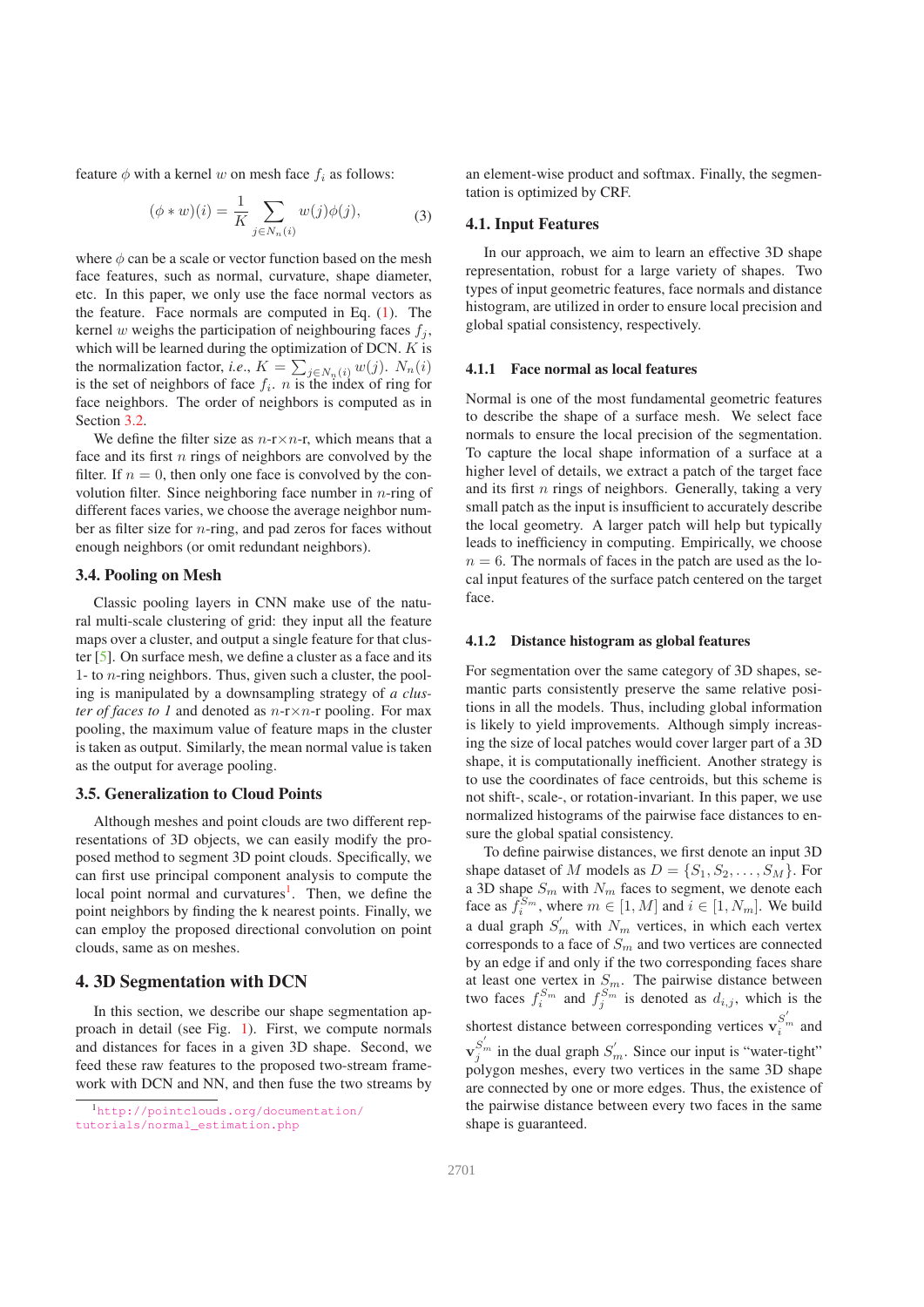In this way, we can get  $N_m - 1$  pairwise distances for face  $f_i^{S_m}$ . Then, a histogram is computed based on these distances. Empirically, we choose a 50-bin histogram. Finally, we perform  $L_2$  normalization on the 50 elements of each histogram, making the distance histogram insensitive to the total number of faces in a 3D shape. Unlike coordinates, normalized distance histograms are robust to scaling and invariant to shifting and rotation.

### 4.2. Two-stream Framework with DCN and NN

In the proposed two-stream segmentation framework, the local stream is a DCN with the face normal as the input, and the global stream is a neural network with the distance histogram as the input. Then we fuse the two streams with an element-wise product and softmax.

Local stream DCN. The architecture of the proposed DCN is design based on the idea of multi-scale and multilevel feature ensembling. Limited by the size of experimental datasets, the network consists of only two convolution and pooling layers and three fully connected layers.

Specifically, an input patch to DCN contains a center face and its 1- to 6-ring neighbors. To get multi-scale features, we first employ three sizes of convolution filters, *i.e*.,  $3-r \times 3-r$ ,  $2-r \times 2-r$ , and  $1-r \times 1-r$ , of stride 1 in layer Conv1. A sliding max pooling of stride 1 [18] is separately applied for the three feature maps in layer Pooling1. Since neighbors that are closer to the target face carry more information and less noise, we only keep the center and first 3 neighboring rings of three feature maps and concatenate them together. In Conv2 and Pooling2, we employ three sizes of filters of stride 1 and average pooling to flatten the feature map. Finally, three fully connected layers with dropout and softmax are used and output classification probabilities  $P_{local}$ .  $P_{local}$  is a real-valued vector of size C, where C is the number of predefined classes.

Global stream NN. The global stream is implemented by a three-layer neural network with dropout and softmax, which takes the distance histogram as input. We denote the output softmax scores of the global stream as  $P_{global}$ , which represents the probabilities of an input face belonging to segmentation classes. Similar to  $P_{local}$ ,  $P_{global}$  is the vector of probabilities inferred based on distance histograms.

Fusion in a graphical-model style. Assuming that the local feature and global feature of the same face are independent, we take our two-stream segmentation framework as a directed graphical model. That is, the probability of segmentation classes  $P_{sea}$  can be computed by an elementwise product:

$$
P_{seg} = \sigma(P_{local} \circ P_{global}), \tag{4}
$$

where  $\sigma(\cdot)$  denotes the softmax function.

### 4.3. Mesh Label Optimization with CRF

Given  $P_{seg}$  for each triangle in a test 3D shape  $S_m$  with  $N_m$  faces, we employ CRF [16] to refine the labels by incorporating the constraint on label consistency. The energy function is

$$
E(\mathbf{x}) = \sum_{i} \xi_i(x_i) + \lambda \sum_{i,j} \xi_{ij}(x_i, x_j),
$$
 (5)

where x is the label assignment for faces and  $\lambda$  is a nonnegative constant. In particular, we set  $\lambda = 50$  as in [9]. Here, we define the unary item  $\xi_i(x_i)$  as

$$
\xi_i(x_i) = -\log P(x_i),\tag{6}
$$

where  $P(x_i)$  is the *i*th element in  $P_{seg}$  of face  $f_i$ . Thus, assigning  $f_i$  to a class with low probability will result in a high penalty.

We define the pairwise item  $\xi_{ij}(x_i, x_j)$  as

$$
\xi_{ij}(x_i, x_j) = \begin{cases} 0 & \text{if } i = j \\ -\log(\theta_{ij}/\pi) d_{ij} & \text{otherwise} \end{cases}, \quad (7)
$$

where  $\theta_{ij}$  and  $d_{ij}$  are the dihedral angle and distance between triangle face  $f_i$  and  $f_j$ , respectively. With this pairwise item, we penalize the smoothness between the labels of adjutant face pairs.

### 5. Experimental Results

### 5.1. Datasets and Experimental Setups

In this section, we compare our approach with current state-of-the-arts on the segmentation of a large variety of shapes. The following benchmark datasets are employed to evaluate our approach: Princeton Segmentation Benchmark (PSB) [6] (19 categories, 20 meshes per category) and four categories from the Shape COSEG Dataset [29], including Iron (18 meshes), Lamp (20 meshes), Candelabra (28 meshes), and Guitar (44 meshes). We also perform our experiments on two large categories, Vases (300 meshes) and Chairs (400 meshes).



Figure 3: The average training and testing triangle face split for all categories of 3D shapes.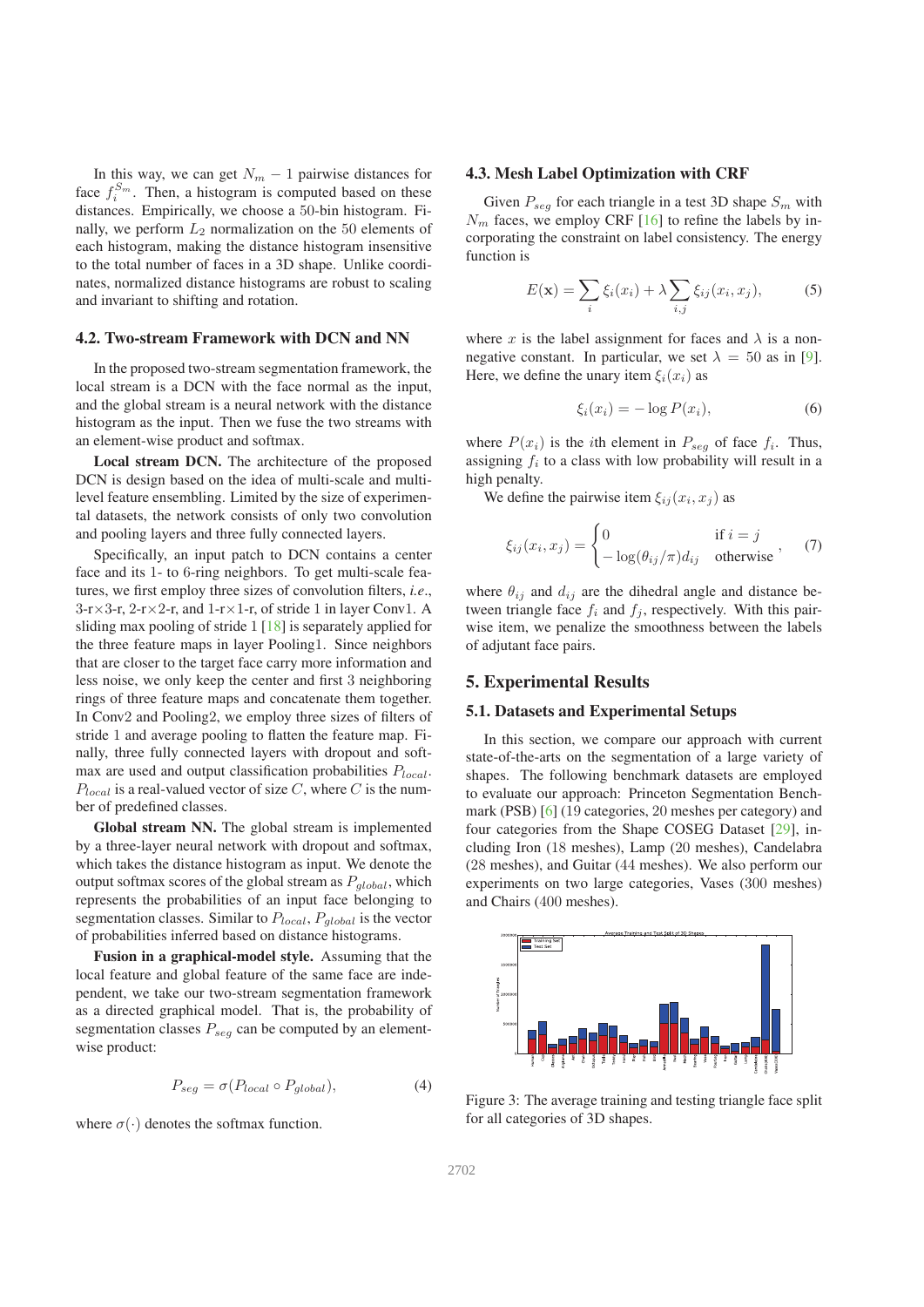We followed the experimental setup of [9]. For small categories from PSB and the Shape COSEG, we take 12 meshes for training and the remaining for testing. For the two large categories, we take 20 meshes as the training set for Vases and 50 meshes for Chairs. For each category, we repeat our approach three times and report the average accuracy and standard deviation. The average number of faces used in the training and testing dataset is shown in Fig. 3.

In our experiments, we compared our approach with several state-of-the-arts (both classic and deep learning-based), including Sidi et al. [26], Kalogerakis et al. [12], Wang et al.  $[30]$ , Guo et al.  $[9]$ , and shapePFCN  $[11]$ . Besides, we also combined the two streams at penultimate layers as an alternative approach (named *Ours-early* in Tables).

Our network is implemented using Python and Theano [28]. Adam [15] with learning rate  $10^{-4}$  is applied for optimization. Our deep learning framework runs on a GTX 980Ti GPU, and it takes about 20 minutes to train a model with 20K-30K faces, excluding the pre-processing time of computing the face normals and distance histograms.

### 5.2. Directional vs. Non-directional Convolutions



Figure 4: Training logloss (left) and test logloss (right) on 3D Human shapes with directional convolution (red curves) and non-directional convolution (blue curves).

First, we show that directional convolution is necessary for shape representation learning. In Fig. 4, we compare the training and test loss of directional convolutions with nondirectional convolutions on one exemplar category: Human. For the latter one, the input triangle faces are randomly shuffled. Clearly, the network with the directional convolution converges faster and to a lower error in both the training (12 meshes) and the testing (8 meshes) datasets.

#### 5.3. Segmentation Accuracy

We compare the segmentation accuracy between our approaches and the current state-of-the-arts. Following [9], the accuracy is computed as the percentage of area of correctly classified faces over area of all the surface. The performance of existing methods is based on publicly reported results in the literature. Best results are marked in bold.

The segmentation performance on the small datasets is shown in Table 1. Our early fusion approach (Ours-early) performs 0.0026% weaker than late fusion approach (Ours).

On average, our framework gains an improvement of 1.13% against the best-performing previous approach. When it comes to each category, our approaches outperform all existing methods on 15 out of 23 objects. In the remaining 8 categories, the accuracies of our method are only a bit less than the prior-best. For the two large datasets, *i.e*., Chairs and Vases, their segmentation accuracies are listed in Table 2. From the table, we can see that our approaches outperform previous approaches significantly, which benefits from the high learning capacity of our two-stream framework with DCN and NN.

# 5.4. Visualization of DCN Kernels and Feature Maps

To visualize kernels learned in DCN, we convolve the trained filters in layer Conv1 over the surfaces of all 3D shapes in the corresponding category and find out the patches with strongest response for each filter (see Fig. 5). Clearly, 1) filters of smaller size tend to focus on the fine details of a shape, *e.g*., steep surface changes; 2) filters of larger size tend to focus on the main trend of the shape, the matched patches are more smooth.

Moreover, to better understand what the proposed twostream segmentation framework learns from face normals and distance histograms, we randomly select 10, 000 patches from each 3D shape category and feed them into the trained network. Then, we extract the 48-dimensional feature maps of layer FC4 in the local stream and FC2 in the global stream. We also apply element-wise multiplication on extracted local and global feature maps and use the product as final feature maps. The three types of feature maps for category Teddy and Ant are visualized by t-SNE [20], which embeds high-dimensional feature maps in a 2D space while preserving the pairwise distance of the instances. As shown in Fig. 6, the clusters from different parts overlap with each other with global features, indicating a high similarity. That is mainly due to the symmetry of Teddy and Ant. By contrast, the clusters with local features are better separated. Combining global and local features together, the t-SNE clusters are best separated in both categories, which clearly indicates that our framework learned effective shape representations for segmentation.

### 5.5. Segmentation Examples

Fig. 7 demonstrates some exemplar segmentation results of the proposed framework. In this figure, our approach performs well on shapes with rotation and different poses. However, the edges between different parts are not smooth, which means that some faces locating at the edges are challengingly segmented. Apparently, if two neighboring faces with similar face normal and distance histogram are located at the edge of two separate parts, our approach has difficulty classifying them correctly.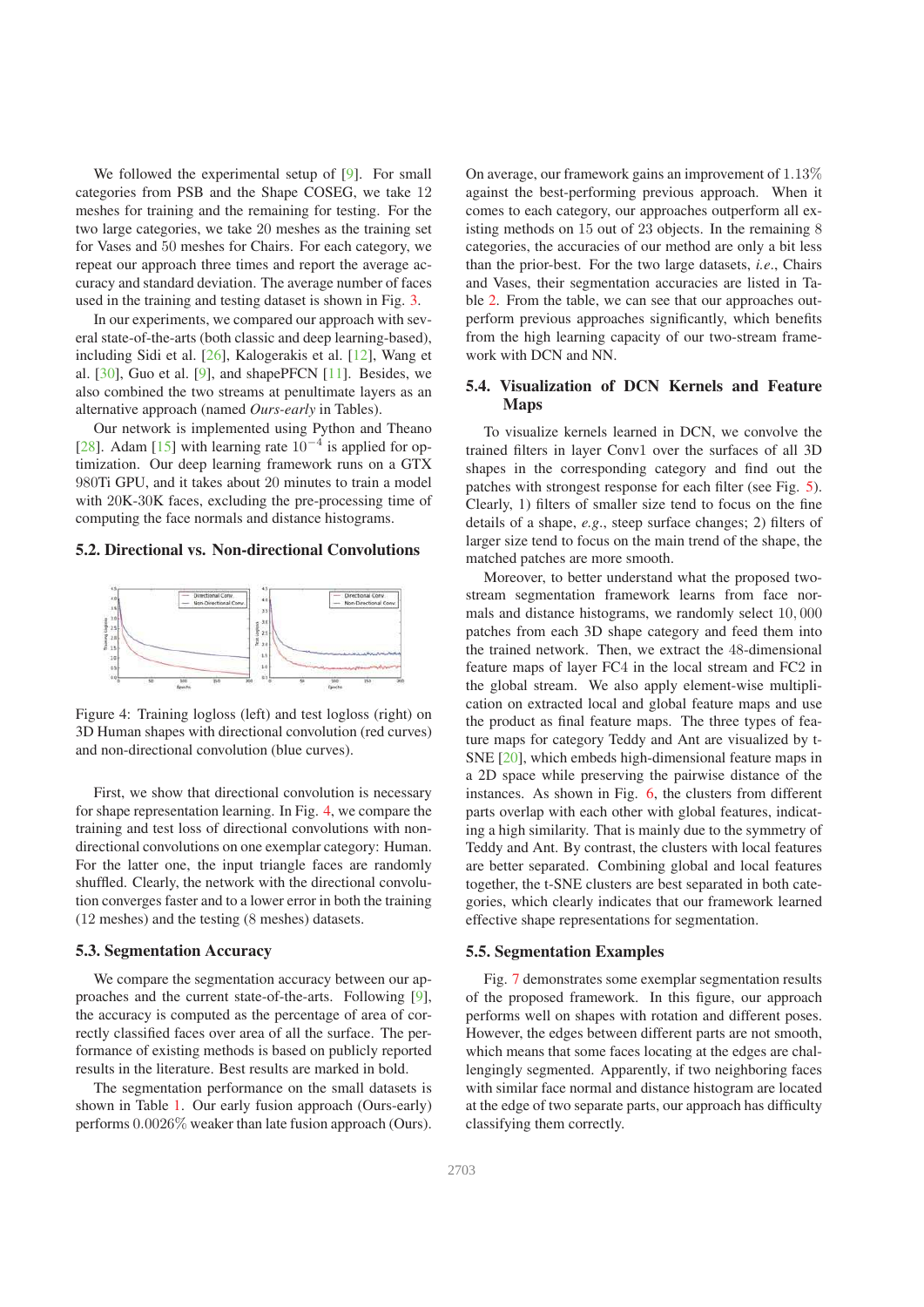| Category    | Kalogerakis[12]          | Wang[30]                 | Guo[9] | ShapePFCN[11] | Ours-early           | <b>Ours</b>                     |
|-------------|--------------------------|--------------------------|--------|---------------|----------------------|---------------------------------|
| Human       | 0.9320                   | 0.5560                   | 0.9122 | 0.9380        | $0.9317(\pm 0.0397)$ | $0.9408(\pm 0.0088)$            |
| Cup         | 0.9960                   | 0.9960                   | 0.9973 | 0.9370        | $0.9973(\pm 0.0002)$ | $0.9979(\pm 0.0003)$            |
| Glasses     | 0.9720                   |                          | 0.9760 | 0.9630        | $0.9792(\pm 0.0338)$ | $0.9869(\pm 0.0020)$            |
| Airplane    | 0.9610                   |                          | 0.9667 | 0.9250        | $0.9739(\pm 0.0049)$ | $0.9766(\pm 0.0078)$            |
| Ant         | 0.9880                   | ÷.                       | 0.9880 | 0.9890        | $0.9898(\pm 0.0012)$ | $0.9898(\pm 0.0008)$            |
| Chair       | 0.9840                   | 0.9960                   | 0.9867 | 0.9810        | $0.9941(\pm 0.0048)$ | $0.9935(\pm 0.0051)$            |
| Octopus     | 0.9840                   |                          | 0.9879 | 0.9810        | $0.9891(\pm 0.0013)$ | $\overline{0.9934(\pm 0.0007)}$ |
| Table       | 0.9930                   | 0.9960                   | 0.9955 | 0.9930        | $0.9952(\pm 0.0005)$ | $0.9959(\pm 0.0003)$            |
| Teddy       | 0.9810                   |                          | 0.9824 | 0.9650        | $0.9911(\pm 0.0019)$ | $0.9908(\pm 0.0022)$            |
| Hand        | 0.8870                   | ÷.                       | 0.8871 | 0.8870        | $0.8796(\pm 0.0034)$ | $0.8861(\pm 0.0028)$            |
| Plier       | 0.9620                   | ÷.                       | 0.9622 | 0.9570        | $0.9710(\pm 0.0031)$ | $\overline{0.9714}(\pm 0.0054)$ |
| Fish        | 0.9560                   | $\overline{\phantom{0}}$ | 0.9564 | 0.9590        | $0.9688(\pm 0.0025)$ | $0.9705(\pm 0.0016)$            |
| <b>Bird</b> | 0.8790                   | ٠                        | 0.8835 | 0.8630        | $0.9037(\pm 0.0102)$ | $\overline{0.9039}(\pm 0.0096)$ |
| Armadillo   | 0.9010                   | $\overline{\phantom{0}}$ | 0.9227 | 0.9330        | $0.9361(\pm 0.0020)$ | $0.9382(\pm 0.0012)$            |
| <b>Bust</b> | 0.6210                   | ÷.                       | 0.6984 | 0.6640        | $0.7644(\pm 0.0328)$ | $0.7898(\pm 0.0266)$            |
| Mech        | 0.9050                   | 0.9130                   | 0.9560 | 0.9790        | $0.9698(\pm 0.0011)$ | $0.9660(\pm 0.0012)$            |
| Bearing     | 0.8660                   |                          | 0.9246 | 0.9120        | $0.9429(\pm 0.0027)$ | $0.9470(\pm 0.0036)$            |
| Vase        | 0.8580                   | 0.9050                   | 0.8911 | 0.8570        | $0.8916(\pm 0.0078)$ | $0.8931(\pm 0.0089)$            |
| FourLeg     | 0.8620                   | 0.5430                   | 0.8702 | 0.8950        | $0.8803(\pm 0.0077)$ | $0.8742(\pm 0.0083)$            |
| Iron        |                          |                          | 0.9737 | 0.8770        | $0.9689(\pm 0.0018)$ | $0.9714(\pm 0.0022)$            |
| Guitar      | $\overline{a}$           |                          | 0.9715 | 0.9790        | $0.9847(\pm 0.0043)$ | $0.9932(\pm 0.0037)$            |
| Lamp        | $\overline{\phantom{0}}$ | Ξ.                       | 0.9628 | 0.9090        | $0.9774(\pm 0.0024)$ | $0.9789(\pm 0.0007)$            |
| Candelabra  |                          |                          | 0.9447 | 0.9630        | $0.9603(\pm 0.0113)$ | $0.9546(\pm 0.0048)$            |
| Average     | 0.9204                   | 0.8436                   | 0.9409 | 0.9263        | 0.9496               | 0.9522                          |

Table 1: Mesh segmentation accuracy on PSB and four additional categories from Shape COSEG. The performance of previous methods is from their papers, and "-" means the result was not reported.

Table 2: Mesh segmentation accuracy on large datasets.

| Category    | Sidi[26] | $\operatorname{Kim}[14]$ Guol <sup>9</sup> | Ours-early                                                                      | Ours) |
|-------------|----------|--------------------------------------------|---------------------------------------------------------------------------------|-------|
| Chairs(400) | 0.8020   | 0.9120                                     | $\mid$ 0.9252 $\mid$ 0.9518( $\pm$ 0.0014) $\mid$ <b>0.9573</b> ( $\pm$ 0.0013) |       |
| Vases(300)  | 0.6990   | 0.8560                                     | $0.8854 \pm 0.9034(\pm 0.0042) \pm 0.9086(\pm 0.0060)$                          |       |



Figure 5: Strongest responses of convolution filters in Conv1 of DCN. The center face of each patch is marked blue and normal of each face is drawn in red. A: Best matches of 1-r×1-r filters. B: Best matches of 2-r×2-r filters. C: Best matches of 3-r×3-r filters.

Another way to provide an intuitive understanding of the segmentation results is to visualize probability maps of layer FC3 in the global stream and of layer FC5 in the local stream. For a better comparison, we also include segmentations from the two-stream framework in the figure (last column in Fig. 8). For the global stream, the segmentation suffers from the symmetry of the shapes. Taking shape Human as an example, faces near ankle are classified into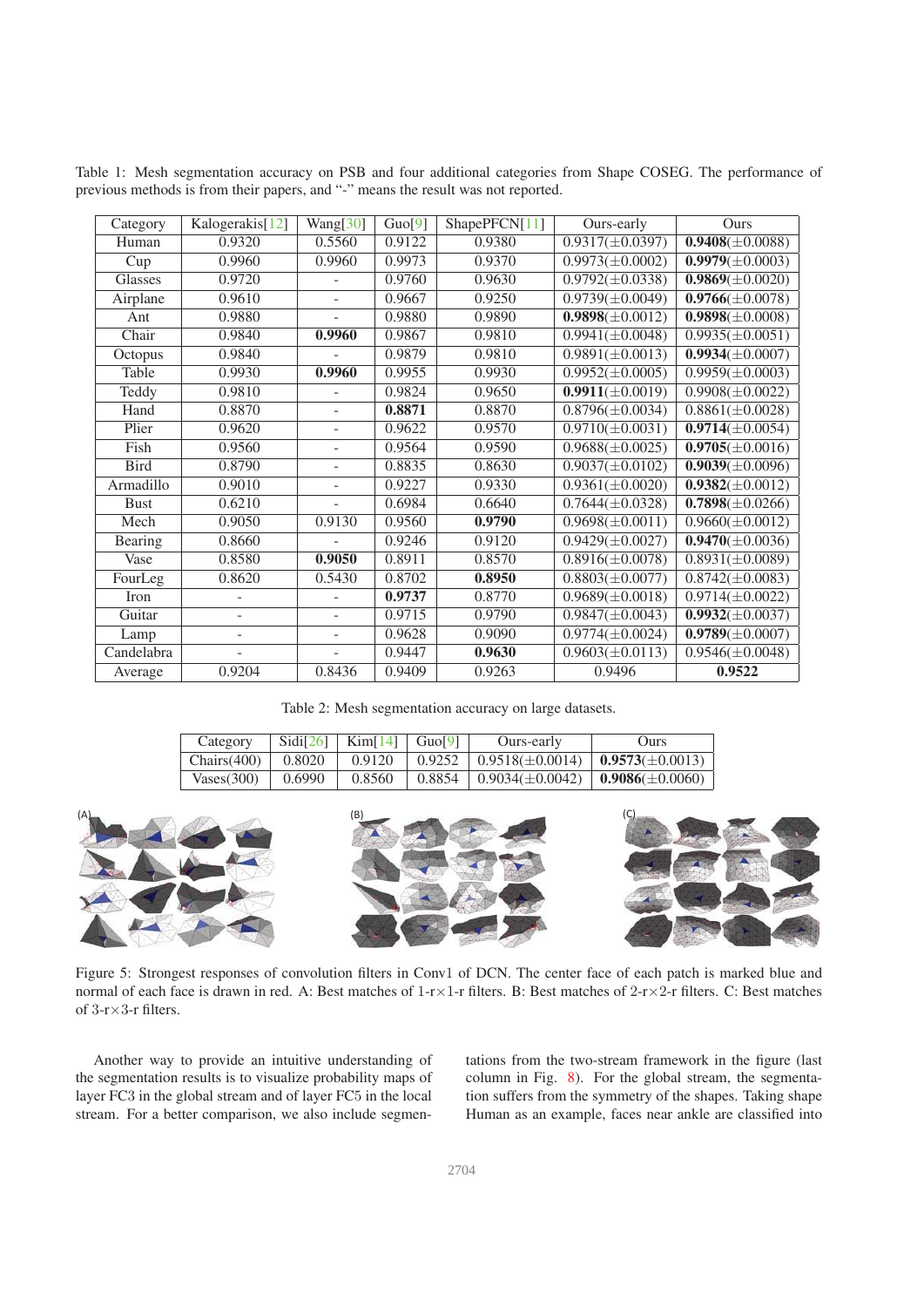

Figure 6: t-SNE visualization of global and local representations learned by proposed framework with NN and DCN. A: Segmentations of our framework. B: Feature maps learned in FC2 of global stream (NN). C: Feature maps learned in FC3 of local stream (DCN). D: The element-wise product of feature maps from local and global steams. Best viewed in color.



Figure 7: Visualization of segmentation on category Ant, Teddy, and Human.

lower arm. That is because they are all near the end of body and are not differentiable based on distance histograms. For the local stream DCN, it performs well when face normals of patches belonging to different classes are quite distinct (*e.g*., category Cup). However, when the surfaces of different classes are similar or change smoothly, the performance is weak (*e.g*., category Human). That is because it is difficult to tell lower arm from upper arm with a small patch of surface. In this case, the global stream plays a more important role. By fusing the two streams, we make the best use of local and global input features for segmentation.

## 6. Conclusion

In this paper, we proposed a novel 3D shape representation learning approach, Directionally Convolutional Network (DCN). Based on a two-stream segmentation framework, we learn effective shape representations from raw ge-



Figure 8: Visualization of segmentation results inferred by different streams. A: Segmentations from the global stream NN. B: Segmentations from the local stream DCN. C: Segmentations from the combination of the two streams.

ometric features, *i.e*., face normals and distances, for robust segmentation. Our method achieved the state-of-the-art results on a large variety of 3D shapes in benchmark datasets.

Limited by the size of datasets, our approach is based on patches, which is time-consuming. In the future, we plan to integrate Fully Convolutional Networks and CRF to build an end-to-end learning framework and apply our method on larger 3D shape datasets.

Acknowledgment This work was partially supported by US National Science Foundation (NSF) under grant CNS-1637312 and ACI-1657364, and by Ford Motor Company University Research Program under grant 2015-9186R.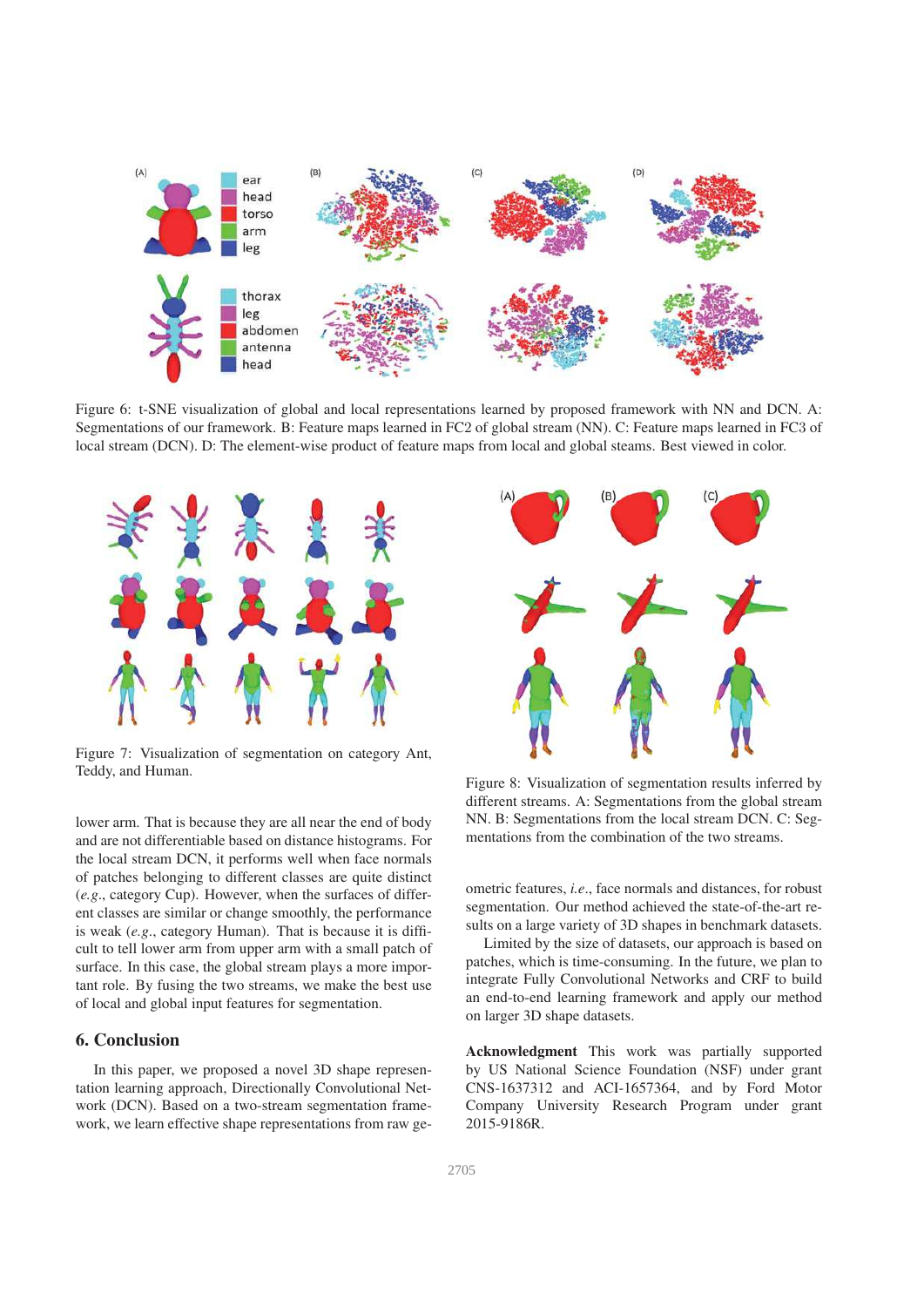### References

- [1] P. Alliez, D. Cohen-Steiner, O. Devillers, B. Lévy, and M. Desbrun. Anisotropic polygonal remeshing. In *ACM Transactions on Graphics (TOG)*, volume 22, pages 485– 493. ACM, 2003. 3
- [2] S. Belongie, J. Malik, and J. Puzicha. Shape matching and object recognition using shape contexts. *IEEE transactions on pattern analysis and machine intelligence*, 24(4):509– 522, 2002. 1, 2
- [3] D. Boscaini, J. Masci, E. Rodolà, and M. Bronstein. Learning shape correspondence with anisotropic convolutional neural networks. In *Advances in Neural Information Processing Systems*, pages 3189–3197, 2016. 2, 3
- [4] M. M. Bronstein, J. Bruna, Y. LeCun, A. Szlam, and P. Vandergheynst. Geometric deep learning: going beyond euclidean data. *IEEE Signal Processing Magazine*, 34(4):18– 42, 2017. 2
- [5] J. Bruna, W. Zaremba, A. Szlam, and Y. LeCun. Spectral networks and locally connected networks on graphs. In *Proceedings of the 2nd International Conference on Learning Representations*, 2014. 1, 2, 3, 4
- [6] X. Chen, A. Golovinskiy, and T. Funkhouser. A benchmark for 3D mesh segmentation. In *ACM Transactions on Graphics (ToG)*, volume 28, page 73. ACM, 2009. 5
- [7] M. Defferrard, X. Bresson, and P. Vandergheynst. Convolutional neural networks on graphs with fast localized spectral filtering. In *Advances in Neural Information Processing Systems*, pages 3837–3845, 2016. 1, 2
- [8] D. K. Duvenaud, D. Maclaurin, J. Iparraguirre, R. Bombarell, T. Hirzel, A. Aspuru-Guzik, and R. P. Adams. Convolutional networks on graphs for learning molecular fingerprints. In *Advances in Neural Information Processing Systems*, pages 2224–2232, 2015. 1
- [9] K. Guo, D. Zou, and X. Chen. 3D mesh labeling via deep convolutional neural networks. *ACM Transactions on Graphics (TOG)*, 35(1):3, 2015. 1, 2, 5, 6, 7
- [10] M. Henaff, J. Bruna, and Y. LeCun. Deep convolutional networks on graph-structured data. *arXiv preprint arXiv:1506.05163*, 2015. 2
- [11] E. Kalogerakis, M. Averkiou, S. Maji, and S. Chaudhuri. 3D shape segmentation with projective convolutional networks. In *Proceedings of the IEEE Conference on Computer Vision and Pattern Recognition*, 2017. 2, 6, 7
- [12] E. Kalogerakis, A. Hertzmann, and K. Singh. Learning 3D mesh segmentation and labeling. *ACM Transactions on Graphics (TOG)*, 29(4):102, 2010. 2, 6, 7
- [13] B.-s. Kim, P. Kohli, and S. Savarese. 3D scene understanding by voxel-CRF. In *Proceedings of the IEEE International Conference on Computer Vision*, pages 1425–1432, 2013. 1
- [14] V. G. Kim, W. Li, N. J. Mitra, S. Chaudhuri, S. DiVerdi, and T. Funkhouser. Learning part-based templates from large collections of 3D shapes. *ACM Transactions on Graphics (TOG)*, 32(4):70, 2013. 1, 2, 7
- [15] D. Kingma and J. Ba. Adam: A method for stochastic optimization. In *Proceedings of the 3rd International Conference on Learning Representations*, 2015. 6
- [16] J. Lafferty, A. McCallum, F. Pereira, et al. Conditional random fields: Probabilistic models for segmenting and labeling sequence data. In *Proceedings of the Eighteenth International Conference on Machine Learning, ICML*, volume 1, pages 282–289, 2001. 5
- [17] D. Lin, S. Fidler, and R. Urtasun. Holistic scene understanding for 3D object detection with RGBD cameras. In *Proceedings of the IEEE International Conference on Computer Vision*, pages 1417–1424, 2013. 1
- [18] G. Lin, C. Shen, A. van den Hengel, and I. Reid. Efficient piecewise training of deep structured models for semantic segmentation. In *Proceedings of the IEEE Conference on Computer Vision and Pattern Recognition*, pages 3194–3203, 2016. 5
- [19] R. Liu, H. Zhang, A. Shamir, and D. Cohen-Or. A part-aware surface metric for shape analysis. In *Computer Graphics Forum*, volume 28, pages 397–406. Wiley Online Library, 2009. 1, 2
- [20] L. v. d. Maaten and G. Hinton. Visualizing data using t-sne. *Journal of Machine Learning Research*, 9:2579–2605, 2008. 6
- [21] J. Masci, D. Boscaini, M. Bronstein, and P. Vandergheynst. Geodesic convolutional neural networks on riemannian manifolds. In *Proceedings of the IEEE international conference on computer vision workshops*, pages 37–45, 2015. 2, 3
- [22] M. Mostajabi, P. Yadollahpour, and G. Shakhnarovich. Feedforward semantic segmentation with zoom-out features. In *Proceedings of the IEEE Conference on Computer Vision and Pattern Recognition*, pages 3376–3385, 2015. 2
- [23] S. Rusinkiewicz. Estimating curvatures and their derivatives on triangle meshes. In *2nd International Symposium on 3D Data Processing, Visualization and Transmission (3DPVT)*, pages 486–493. IEEE, 2004. 3
- [24] J. Shotton, T. Sharp, A. Kipman, A. Fitzgibbon, M. Finocchio, A. Blake, M. Cook, and R. Moore. Real-time human pose recognition in parts from single depth images. *Communications of the ACM*, 56(1):116–124, 2013. 1
- [25] Z. Shu, C. Qi, S. Xin, C. Hu, L. Wang, Y. Zhang, and L. Liu. Unsupervised 3D shape segmentation and co-segmentation via deep learning. *Computer Aided Geometric Design*, 43:39–52, 2016. 2
- [26] O. Sidi, O. van Kaick, Y. Kleiman, H. Zhang, and D. Cohen-Or. Unsupervised co-segmentation of a set of shapes via descriptor-space spectral clustering. *ACM Transactions on Graphics (TOG)*, 30(6):1, 2011. 1, 2, 6, 7
- [27] S. Song and J. Xiao. Deep sliding shapes for amodal 3D object detection in RGB-D images. In *Proceedings of the IEEE Conference on Computer Vision and Pattern Recognition*, pages 808–816, 2016. 1
- [28] Theano Development Team. Theano: A Python framework for fast computation of mathematical expressions. *arXiv eprints*, abs/1605.02688, May 2016. 6
- [29] Y. Wang, S. Asafi, O. van Kaick, H. Zhang, D. Cohen-Or, and B. Chen. Active co-analysis of a set of shapes. *ACM Transactions on Graphics (TOG)*, 31(6):165, 2012. 5
- [30] Y. Wang, M. Gong, T. Wang, D. Cohen-Or, H. Zhang, and B. Chen. Projective analysis for 3D shape segmentation.